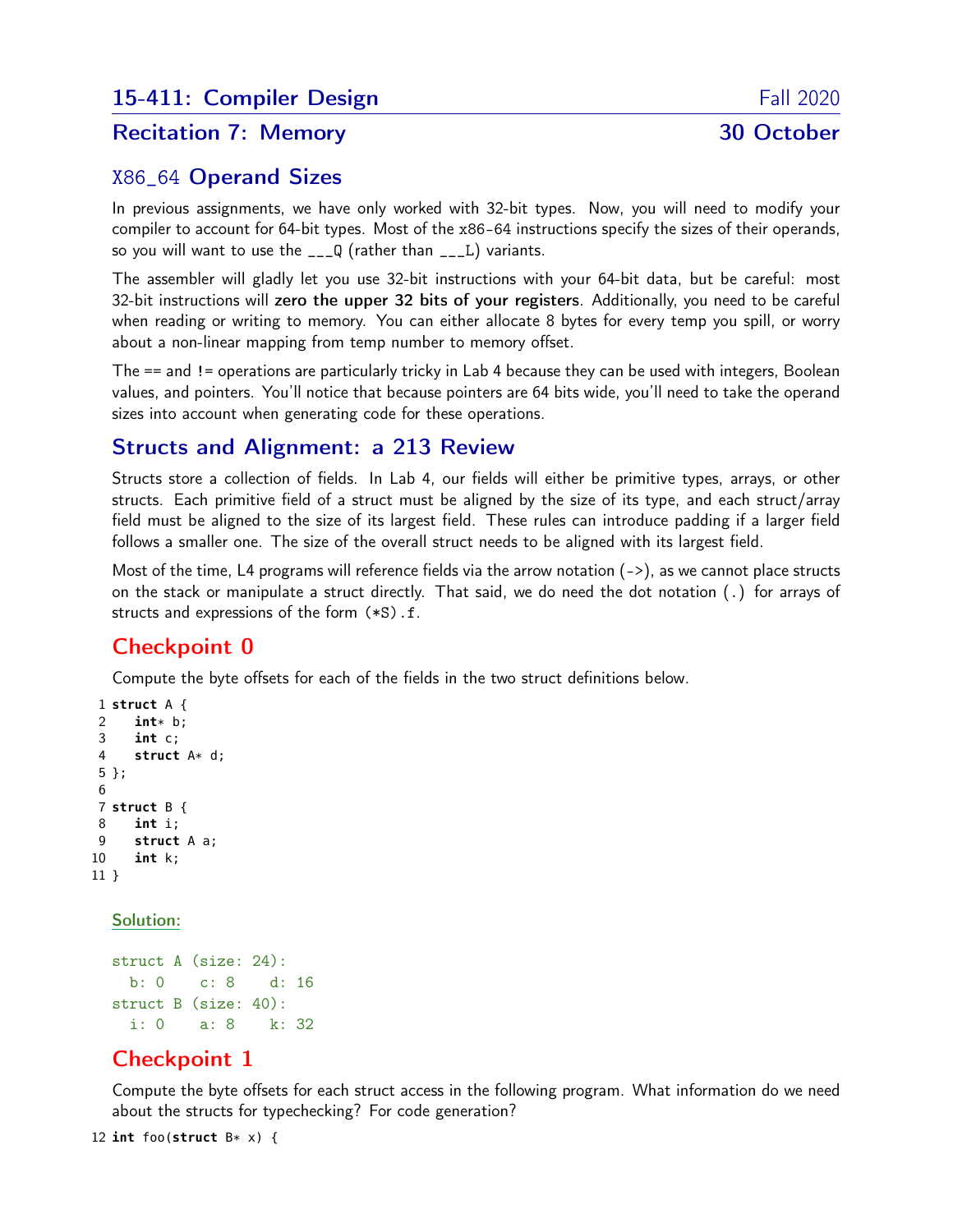```
13 x−>a.d = alloc(struct A);
14 return x−>a.d−>c;
15 }
16
17 int main() {
18 struct B* b = <b>alloc</b>(struct B);<br>19 b \rightarrow a.c + = 15411:
       b \rightarrow a.c += 15411:
20 return foo(b);
21 }
```
Solution:

```
[1.13 \text{ lhs}]\&(x->a.d) \quad x+8+16[1.14] x - \lambda a \cdot d - \lambda c \quad *(*(x + 8 + 16) + 8)[1.19 \text{rhs} \, b - \lambda a \cdot c \quad * (b + 8 + 8)[1.19 \text{ lhs}]\&(b->a.c) b+8+8
```
#### sizeof in l4

During code generation, you will need to know the sizes of the types your program uses. For pointers, this is pretty easy; for arrays, this is only slightly harder. Figuring out offsets for structs, however, can be non-trivial. You will want to write a recursive function for computing the sizes of types, since structs may be nested. With these two parts, you'll be able to compute struct offsets needed in code generation.

 **fun** sizeof BOOL => 4 | sizeof INT => 4 | sizeof PTR t = > 8 | sizeof STRUCT id => ???

### Addressing Schemes

There are many ways to describe memory locations in x86 assembly:

| Form                             | Address                               |
|----------------------------------|---------------------------------------|
| $(\%rsp)$                        | %rsp                                  |
| $a(\text{``rsp)}$                | $\sqrt[n]{rsp} + a$                   |
| $(\% \text{rsp}, \% \text{rax})$ | $\sqrt[n]{rsp} + \sqrt[n]{rx}$        |
| $a(\text{``rsp}, \text{``rxx})$  | $\sqrt[n]{rsp} + \sqrt[n]{rx} + a$    |
| $a(\%rsp, \%rax, s)$             | $\sqrt[n]{rsp} + \sqrt[n]{rax*s} + a$ |

In the table above,  $\chi$ rsp and  $\chi$ rax represent registers, a is an arbitrary constant, and s can be 1, 2, 4, or 8. The last form is useful for array accesses, and the form a(%rsp) is useful for accessing fields of a struct. There are other forms, but they probably aren't necessary to know to implement your compiler.

Also, recall that when you use one of the above forms, the mov instruction dereferences the memory location while the lea instruction loads the address of the memory location. Both of these instructions will be useful in Lab 4.

#### Code Generation for Structs and Arrays

Once we have some sort of environment that maps struct fields to offsets, we can go about with actual code generation. From our example, alloc is straight forward, so let's focus on line 19.

We do not want to elaborate b->a.c += 15411 to b->a.c = b->a.c + 15411, as in general, the left hand side may have side effects we cannot repeat. Instead, we must: